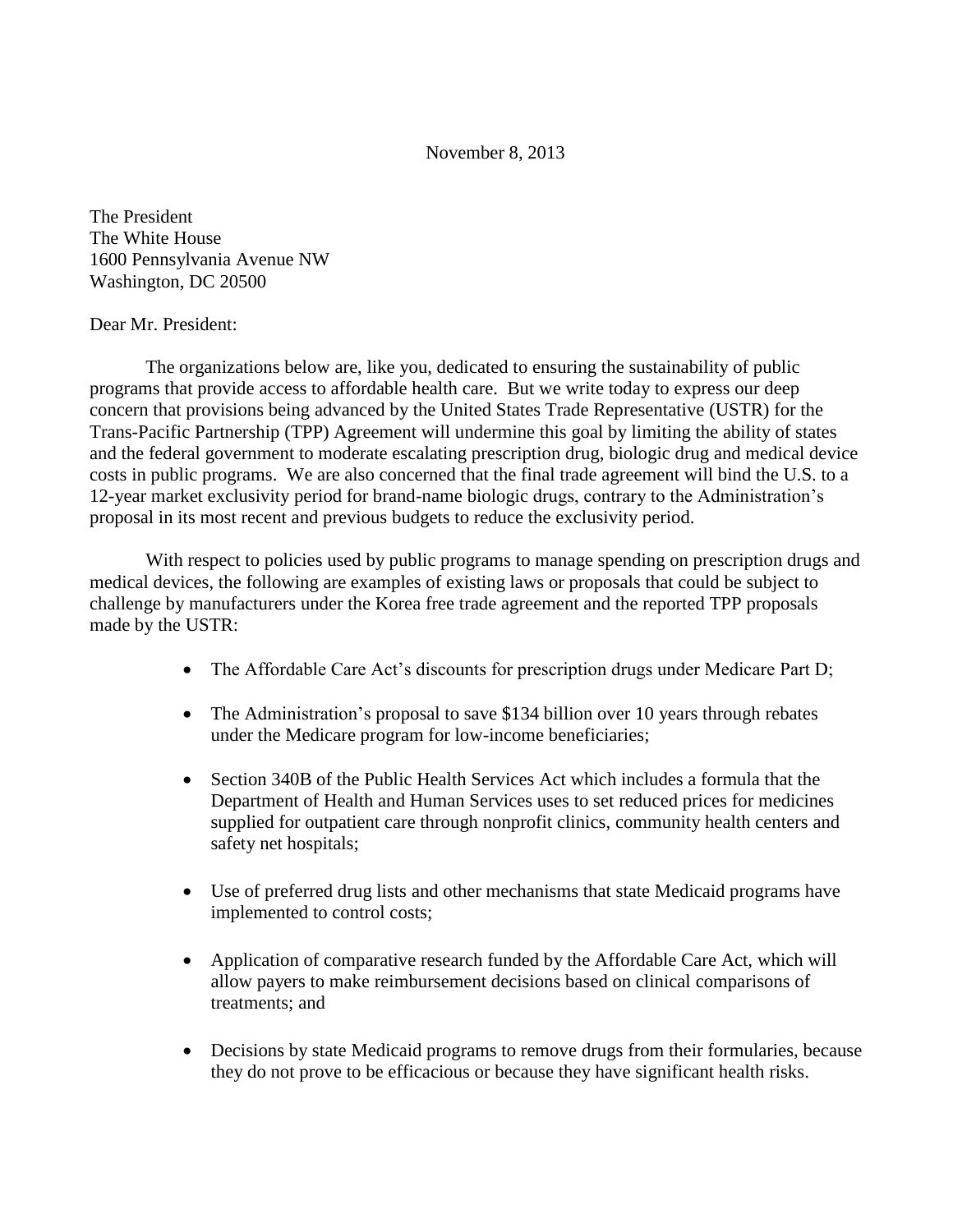While the free trade agreement with Korea included a footnote that excluded Medicaid from the pharmaceutical and medical device provisions in that agreement, there is at least one press report that New Zealand, one of the TPP countries, has told the United States that the reimbursement proposal is completely unacceptable unless the United States were to apply it to all U.S. federal or state-level drug pricing and reimbursement programs, including Medicaid.<sup>1</sup>

We are also concerned that the reported U.S. proposal requires a lopsided appeals process that affords rights only to manufacturers and not to other stakeholders. Like the agreement reached with Korea, the reported U.S. proposal for TPP sets a standard for reimbursement amounts that is based on "competitive market-derived prices" or amounts that "appropriately recognize the value of the patented" products. Preferred drug lists, statutorily specified discounts or rebates would violate these standards, as would reimbursement policies that discourage the use of costlier new drugs or treatments that are not more effective than existing drugs or treatments.

Lastly, we urge the Administration to make the negotiating process transparent. While USTR proposals are developed in close and formal consultation with the pharmaceutical and medical device industries through the Industry Trade Advisory Committee, this process excludes health care advocates and the broader public. While the USTR may have a position that its TPP proposals will not affect existing U.S. laws or limit choices available to future lawmakers, the ultimate arbiter of these provisions will not be the USTR, but will be international arbitration forums. That makes it critical that negotiators have access to a full range of views and analysis through an open and public process.

We appreciate that international trade has the potential to raise the standard of living and quality of life for people in the United States and around the world. However, the proposals that have been advanced by the USTR related to the pharmaceutical, biologic and medical device industries could do the opposite by undermining access to affordable health care for millions in the United States and around the world. As trade negotiations move forward, we urge you to ensure that the TPP agreement and future trade agreements do not limit the tools available to states or the federal government to manage pharmaceutical and medical device costs in public programs and that agreements do not bind the U.S. to a 12-year exclusivity period for brand-name biologic drugs. We further urge that the process be made transparent to allow public input.

Thank you for considering our concerns.

Sincerely,

AARP

Alliance for Retired Americans Alliance for a Just Society American Federation of State, County and Municipal Employees Center for Medicare Advocacy Coalition on Human Needs Community Catalyst Consumers Union Families USA Health Care for America Now